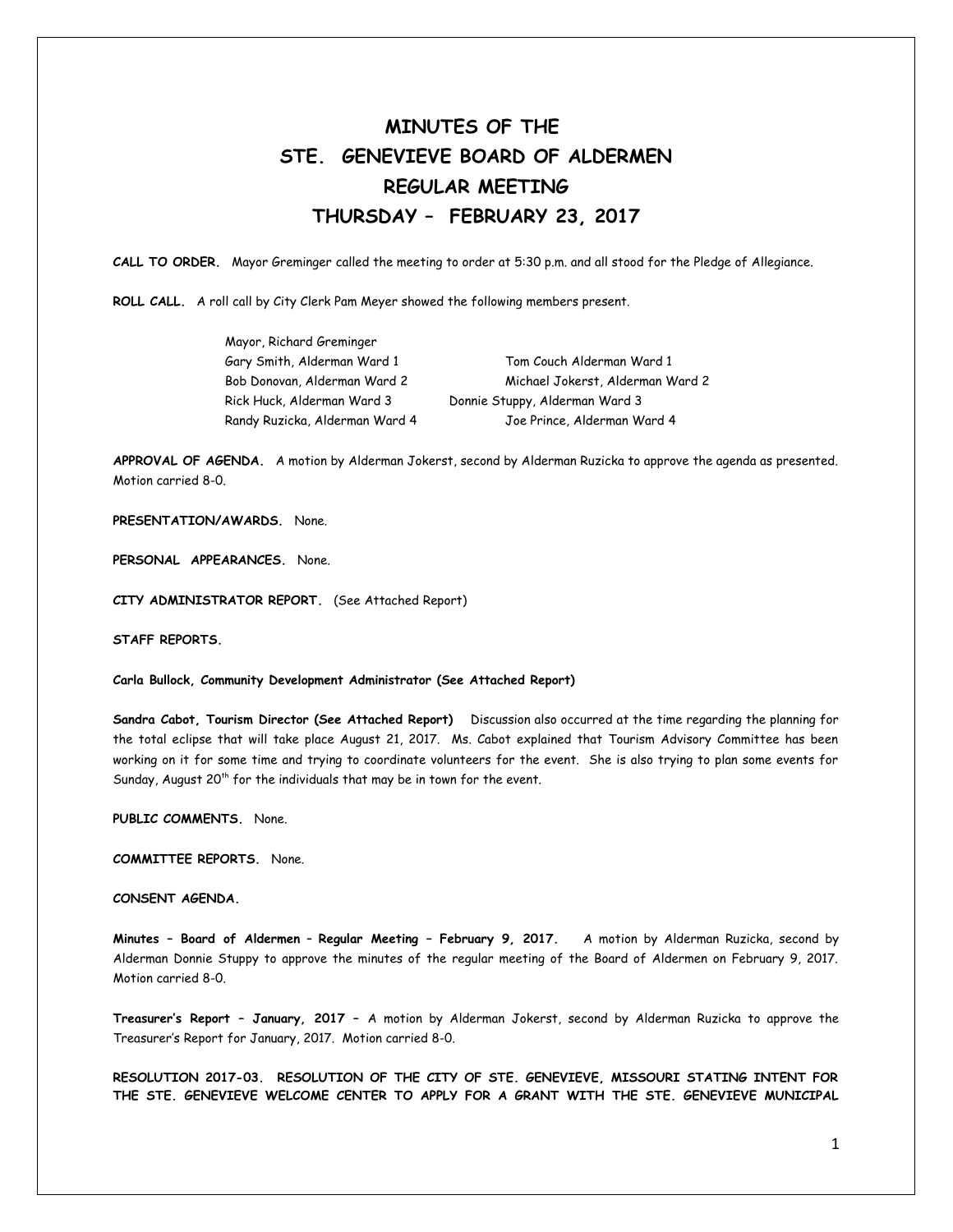**BAND GRANT PROGRAM.** A motion by Alderman Huck, second by Smith to approve Resolution 2017-03 allowing the Welcome Center to apply for a grant with the Ste. Genevieve Municipal Band. Motion carried 8-0.

## **OLD BUSINESS**

**BILL NO. 4141. AN ORDINANCE AUTHORIZING THE MAYOR TO SIGN A CONTRACT FOR STREET** LIGHTING AND ELECTRIC SERVICE WITH CITIZENS ELECTRIC CORPORATION. 2<sup>nd</sup> READING. A motion by Alderman Stuppy, second by Alderman Ruzicka, Bill No. 4141 was placed on its second and final reading, read by title only, considered and passed by a roll call vote as follows: Ayes: Alderman Richard Huck, Alderman Joe Prince, Alderman Bob Donovan, Alderman Randy Ruzicka, Alderman Mike Jokerst , Alderman Donald Stuppy, Alderman Gary Smith and Alderman Tom Couch Nays: None Motion carried 8-0. Thereupon Bill No. 4141 was declared Ordinance No. 4079 signed by the Mayor and attested by the City Clerk.

**BILL NO. 4142. AN ORDINANCE APPROVING A BUDGET AMENDMENT TO THE CITY OF STE. GENEVIEVE** FISCAL YEAR 2017 BUDGET RELATING TO THE SEWER FUND #031. 2<sup>ND</sup> READING. A motion by Alderman Ruzicka, second by Alderman Stuppy, Bill No. 4142 was placed on its second and final reading, read by title only, considered and passed by a roll call vote as follows: Ayes: Alderman Richard Huck, Alderman Joe Prince, Alderman Bob Donovan, Alderman Randy Ruzicka, Alderman Mike Jokerst , Alderman Donald Stuppy, Alderman Gary Smith and Alderman Tom Couch Nays: None Motion carried 8-0. Thereupon Bill No. 4142 was declared Ordinance No. 4080 signed by the Mayor and attested by the City Clerk.

**BILL NO. 4143. AN ORDINANCE APPROVING A BUDGET AMENDMENT TO THE CITY OF STE. GENEVIEVE** FISCAL YEAR 2017 BUDGET RELATING TO THE WATER FUND #030. 2<sup>nd</sup> READING. A motion by Alderman Couch, second by Alderman Smith, Bill No. 4143 was placed on its second and final reading, read by title only, considered and passed by a roll call vote as follows: Ayes: Alderman Richard Huck, Alderman Joe Prince, Alderman Bob Donovan, Alderman Randy Ruzicka, Alderman Mike Jokerst , Alderman Donald Stuppy, Alderman Gary Smith and Alderman Tom Couch Nays: None Motion carried 8-0. Thereupon Bill No. 4143 was declared Ordinance No. 4081 signed by the Mayor and attested by the City Clerk.

**BILL NO. 4144. AN ORDINANCE APPROVING A BUDGET AMENDMENT TO THE CITY OF STE. GENEVIEVE FISCAL YEAR 2017 BUDGET RELATING TO THE DEBT SERVICE FUND #050. 1ST READING.** A motion by Alderman Jokerst, second by Alderman Stuppy, Bill No. 4144 was placed on its second and final reading, read by title only, considered and passed by a roll call vote as follows: Ayes: Alderman Richard Huck, Alderman Joe Prince, Alderman Bob Donovan, Alderman Randy Ruzicka, Alderman Mike Jokerst , Alderman Donald Stuppy, Alderman Gary Smith and Alderman Tom Couch Nays: None Motion carried 8-0. Thereupon Bill No. 4144 was declared Ordinance No. 4082 signed by the Mayor and attested by the City Clerk.

## **NEW BUSINESS.**

**BILL NO. 4146. AN ORDINANCE APPROVING A PROPOSAL FROM VANDEVANTER ENGINEERING FOR THE PURCHASE AND INSTALLATION AND START UP OF ONE MAGNA ROTOR AERATOR FOR THE SEWER PLANT IN AN AMOUNT NOT TO EXCEED NINETY SEVEN THOUSAND EIGHT HUNDRED EIGHTY DOLLARS (\$97,880.00). 1 ST READING.** A motion by Alderman Jokerst, second by Alderman Stuppy, Bill No. 4146 was placed on its first reading, read by title only, considered and passed with a 8-0 vote of the Board of Aldermen. A motion by Alderman Ruzicka, second by Alderman Smith to proceed with the second reading of Bill No. 4146. Motion carried 8-0. A motion by Alderman Prince, second by Alderman Stuppy, Bill No. 4146 was placed on its second and final reading, read by title only, considered and passed by a roll call vote as follows: Ayes: Alderman Richard Huck, Alderman Joe Prince, Alderman Bob Donovan, Alderman Randy Ruzicka, Alderman Mike Jokerst , Alderman Donald Stuppy, Alderman Gary Smith and Alderman Tom Couch Nays: None Motion carried 8-0. Thereupon Bill No. 4146 was declared Ordinance No. 4083 signed by the Mayor and attested by the City Clerk.